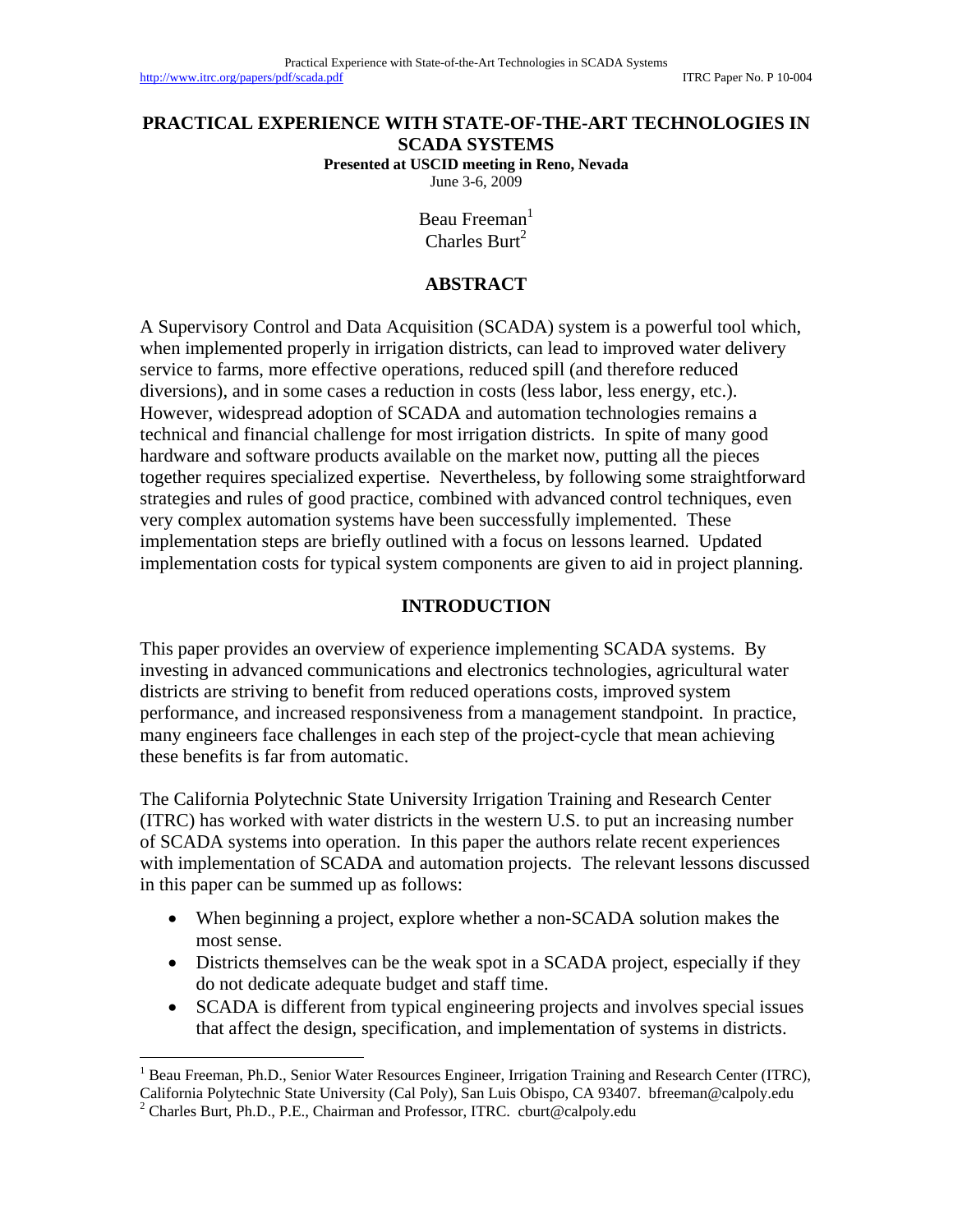- ISaGRAF<sup>3</sup> has proved to be a valuable tool that benefits the entire SCADA team.
- The actual implementation costs for a "typical" SCADA site are anything but typical. However, the real costs for a site  $-$  if it is done properly  $-$  are much higher than most engineers realize.

## **KEEPING THINGS IN PERSPECTIVE – SIMPLE WATER CONTROL SOLUTIONS WITHOUT SCADA**

SCADA systems are high-visibility projects within a water district because of their significant cost and, to a certain degree, the apparent 'magic' of the information technology involved. Indeed, the temptation of publicized SCADA technology is too much for some engineers to resist. At trade shows, in industry publications and during sales calls engineers are being exposed to advanced technologies that were unthinkable a decade ago. Unfortunately, this can lead to some expensive regrets when the same engineers try to implement them. In fact, the best solutions for improving water control often do not involve SCADA or PLC<sup>4</sup>-based automation.

The authors estimate that at present less than 5% of the existing canal control infrastructure (check gates and pumps) in California's agricultural water districts has some type of automation. At first glance this would seem to illustrate the very large potential for SCADA development in the future. Due to a variety of internal and external drivers, there will continue to be more SCADA projects in the coming years as districts invest in infrastructure upgrades. However, while ITRC provides technical assistance to perhaps 10-20 irrigation districts every year that are undertaking modernization efforts, only a few of these end up implementing a SCADA program, at least at first.

Solving water control problems in canal and pumping systems is a complex multidisciplinary enterprise. Strategizing the proper control approach requires engineering expertise, ability to comprehend practical and complicated hydraulics, familiarity with modern water control designs, collection and analyses of relevant field data, and other knowledge gained through experience. When the proposed solution involves any type of PLC-based automation, the level of complexity increases by several orders of magnitude.

Still, we are extremely confident in the benefits of SCADA and ITRC has been involved with a large number of successful automation projects in the U.S. ITRC has a strong track record and has accumulated an unmatched expertise in implementation of canal automation. Enroute, we have also struggled at times and participated in some painful lessons dealing with SCADA and automation. Some of these lessons have been wellillustrated at previous USCID conferences (for examples refer to Norman and Khalsa, 2005; Perkins and Styles, 2007).

 $\overline{a}$ 

 $3$  ISaGRAF is an industrial automation control software supporting IEC61131-3 PLC languages: Ladder Diagram (LD), Function Block Diagram (FBD), Sequential Function Chart (SFC), Structured Text (ST), and Instruction List (IL), plus Flow Chart (FC).

<sup>4</sup> Programmable Logic Controller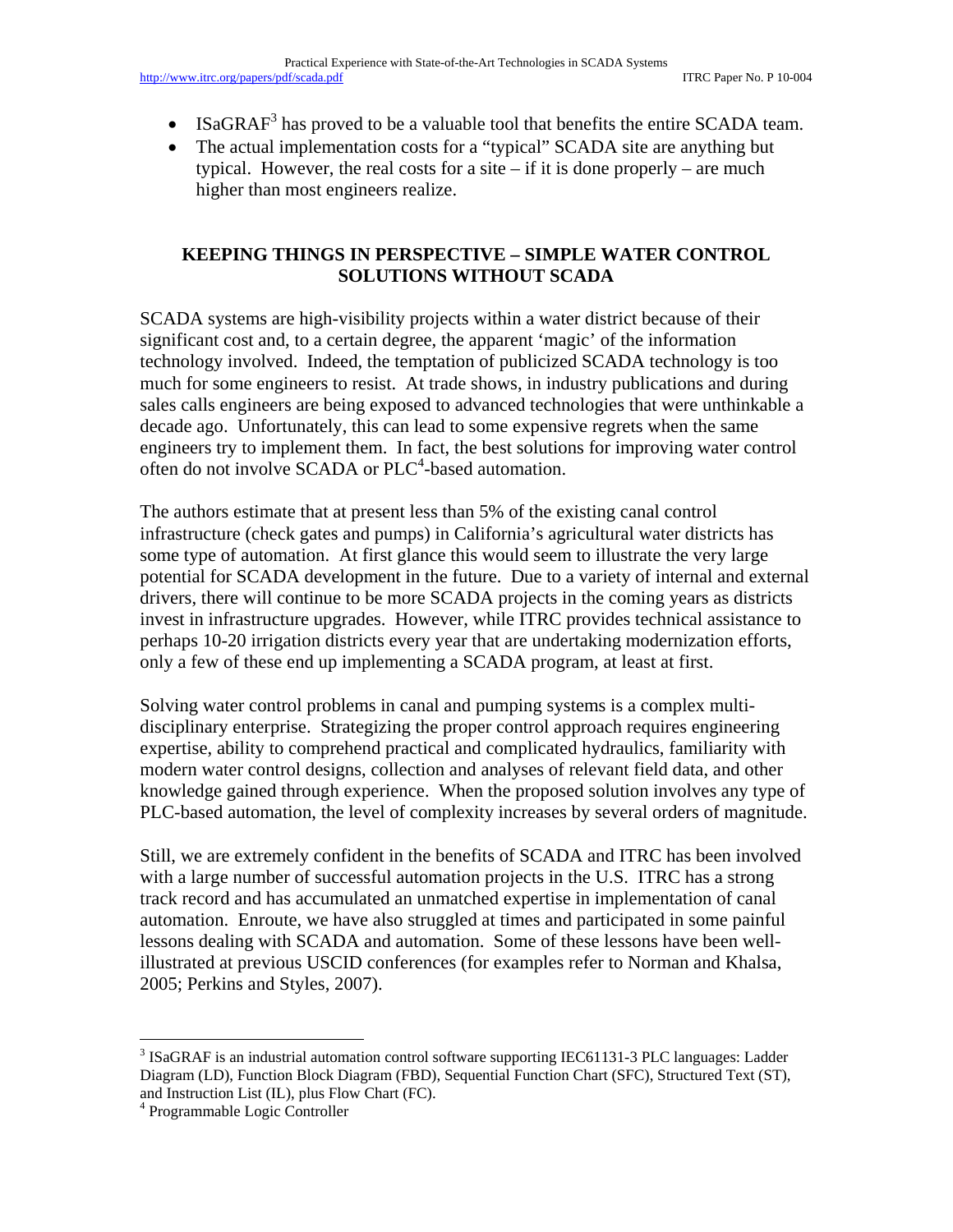Fortunately, there are some practical solutions available such as the long-crested weir and ITRC flap gate, which both have well-deserved reputations. Both of these are automatic control structures, but neither one requires any SCADA at all (i.e., no electronics, no PLCs, no sensors, no programming, etc.). When a district's infrastructure is analyzed, we are always asking ourselves if a non-SCADA solution is possible. We only consider canal or pump automation when several prerequisite conditions are met (these conditions are outlined later in this paper). The reasons are simple – SCADA is expensive and can easily become problematic.

On the other hand, long-crested weirs are straightforward and have few problems. They are inherently safe structures, with few maintenance and labor requirements once they are in place. Of course, coming up with a good design requires experience and good judgment, and construction techniques can vary widely. For example, we have seen and designed long-crested weir structures that cost as low as several thousand dollars. But we are also aware of long-crested weirs in medium-size canals that approach \$50,000 just for construction.



Figure 1. A long-crested weir being constructed with surplus K-rails (Banta-Carbona ID)

Of course, there are many, many control and monitoring situations where the physically simple solutions are impractical or too expensive.

# **PRACTICAL APPROACH TO MODERN SCADA FOR IRRIGATION DISTRICTS**

Armed with some basic knowledge, districts have a better chance at getting a SCADA system that meets their performance objectives and stays within the allocated budget. The authors take for granted that it is (nearly) widely accepted now that SCADA systems should, among other things:

- Utilize only off-the-shelf, industrial-grade hardware
- Be provided by a qualified and experienced integrator
- Be commissioned with extensive hands-on training and thorough documentation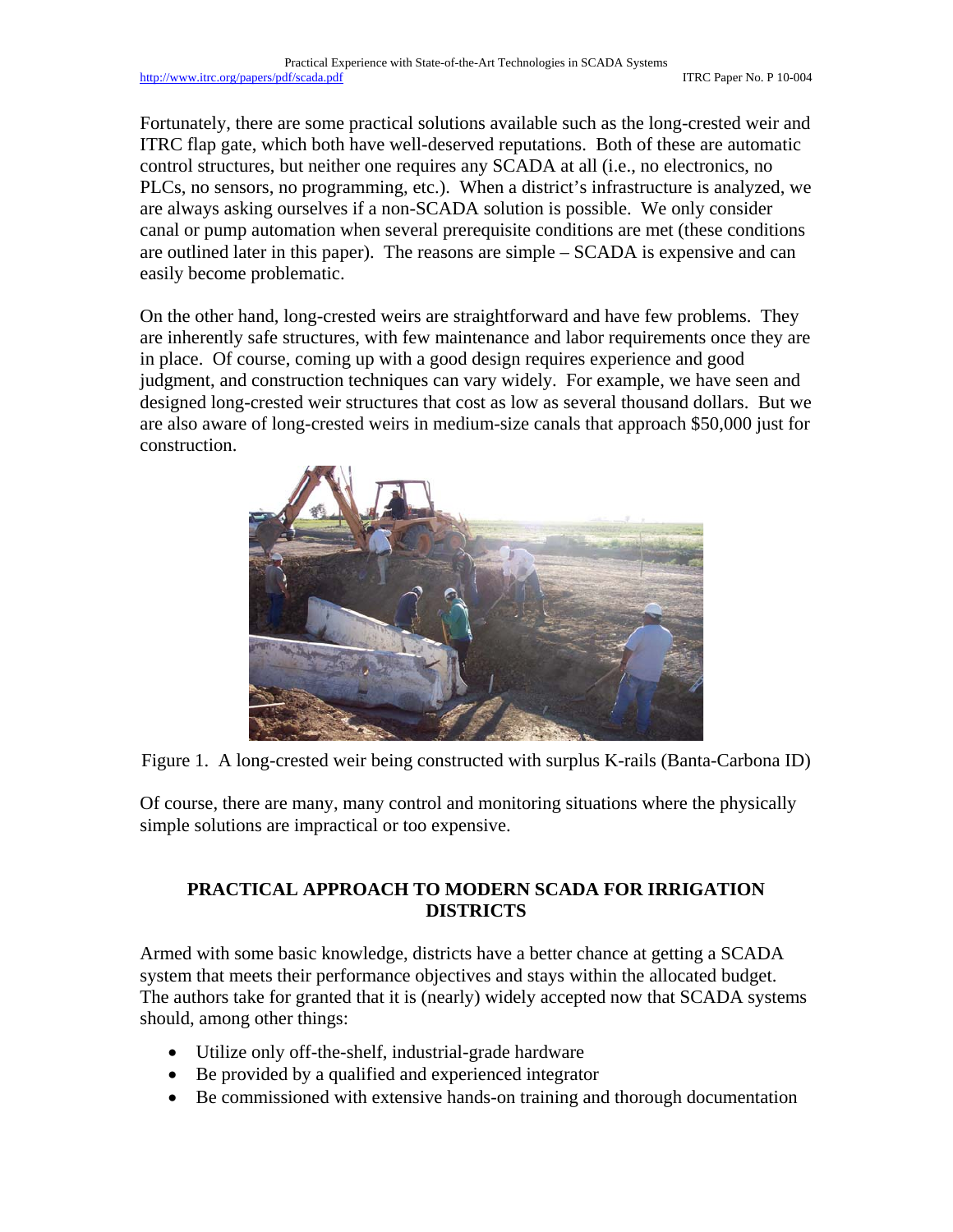- Employ open architecture systems (i.e., it can easily be worked on in the future by another integrator)
- Have room for future expansion (scalability)

This section supplements some of these hard-learned lessons with new considerations.

#### **Turning the Tables – What are a District's Obligations and Responsibilities?**

In previous papers the authors have noted that the weak link in SCADA projects was typically the integrator (e.g., Piao and Burt, 2005). This can still be the case, although ITRC has worked successfully with a handful of integrators who had to meet prequalifications that ensure the selected firm has the track record, in-house technical expertise and sound financial health to support the project after it is finished. However, based on recent experience on some large canal automation projects, we have identified a new weak spot in SCADA projects that we did not initially suspect: the districts themselves.

The problem is not that districts lack expertise with SCADA. After all, this lack of inhouse expertise is why districts hire consultants and integrators. It is unreasonable to expect most district engineers to fully understand all the ins and outs of successfully implementing a SCADA project. However, all districts will have had some experience with implementing at least some type of capital improvement project or infrastructure upgrades. In many ways, the steps in a SCADA project are similar to other "standard" engineering projects. Common steps include:

- 1. Identifying the problem, formulating options, and justifying the preferred solution
- 2. Preparing plans and cost estimates
- 3. Getting approval from management and the Board of Directors to proceed
- 4. Developing project specifications
- 5. Selecting vendors and engineering consultants
- 6. Finalizing design and specifications
- 7. Construction
- 8. Training and documentation

So what makes a SCADA project different? What special steps are involved? Enough examples are available now to expand upon both questions in detail. But what should happen before a district embarks on a SCADA project, before any significant planning or engineering is done? Is it possible to know in advance whether a SCADA project is likely to fail? If so, then consultants would be well-advised to steer a district away from SCADA as a solution for the time being.

Our experience has shown that it is worthwhile at the very beginning to focus on to what extent a district or other agency meets the conditions listed below. The authors are even considering ways to formalize these "pre-conditions" into some type of pre-project agreement that the district would have to sign before ITRC gets on board with them in a SCADA project. Our proposed SCADA pre-conditions include: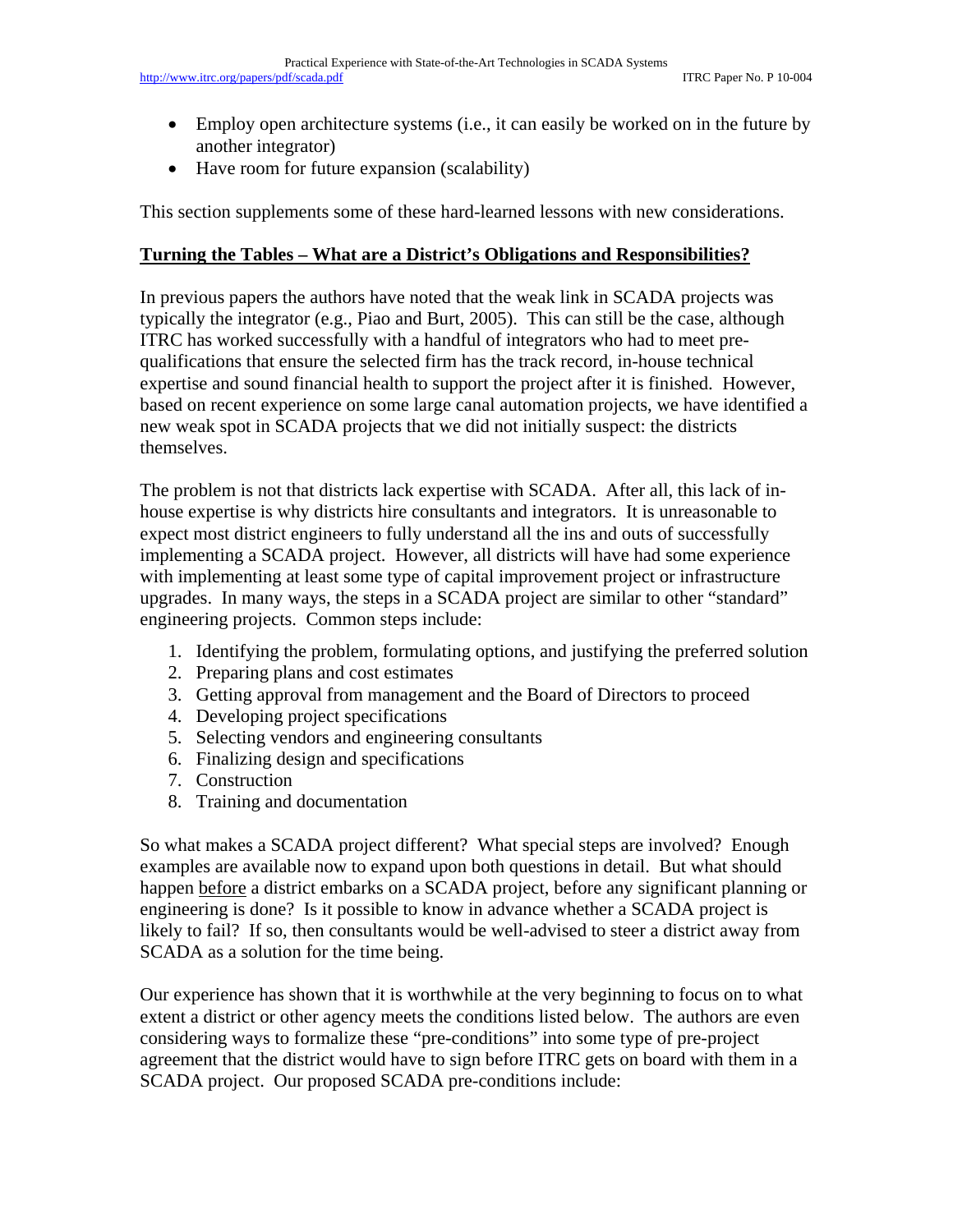- A project manager. The district must appoint a project manager with sufficient authority to make decisions in a timely manner about budgets, schedules and commitments. The project manager has to be able to work across different departments (IT, engineering, administration, operations, etc.). The project manager must have a "can-do" attitude, construction experience, at least limited budget authority, and a willingness to learn new things.
- Sufficient budget to overcome the unexpected hurdles. Every SCADA project costs more than managers and the Board of Directors initially expect. With good planning and well-prepared specifications – not to mention hiring the right integrator – cost overruns can be minimized. But being reluctant to spend money when it is warranted can lead to even more problems down the road. The authors recommend that districts be prepared to budget an extra 10% to 20% beyond the initial project costs just to cover the inevitable unknowns.
- Commitment to be a team player. This is a sensitive area for obvious reasons. The district is ultimately the primary decision maker because they are the customer and the one paying for it all. Where the authors have run into trouble is when one or more of the following happens:
	- District staff from one department not sharing information with every member of the team (e.g., the classic problem of the left hand not knowing what the right hand is doing)
	- Districts being over-reliant on vendors and not checking with the consultants supposedly in charge of certain parts of the project prior to hardware or software selections being made.
	- District being reluctant or unwilling to direct sufficient resources to regular inter-action with the team. This is related to the budget issues mentioned above – meetings take up staff time and therefore cost money.
- Involvement of operations personnel. It is all too common for professional engineers to avoid involving the operations staff who will ultimately have to use the SCADA system. This is a common situation in irrigation districts, in which a gulf may exist between the engineers who dream up (from an operator's point of view) projects and the operators who have to live with the engineers' solutions. Operators should be involved in every step of the process. There is a huge learning curve and time is needed for acceptance; early buy-in and involvement is critical.
- Compliance with assigned tasks on a well-planned schedule. This is a difficult one to call a pre-condition per se, but there has to be a good understanding upfront by the district about how much is actually involved with supposedly simple tasks like furnishing and installing electrical conduit (plus all the day-to-day project management tasks involved with a SCADA project). Specific tasks are assigned between the district, the integrator and other consultants in the project specifications. Since there are always other projects already going on in a district at any one time – just consider how much regular maintenance is usually done in the off season when many SCADA installation tasks also take place – a wellplanned schedule is essential.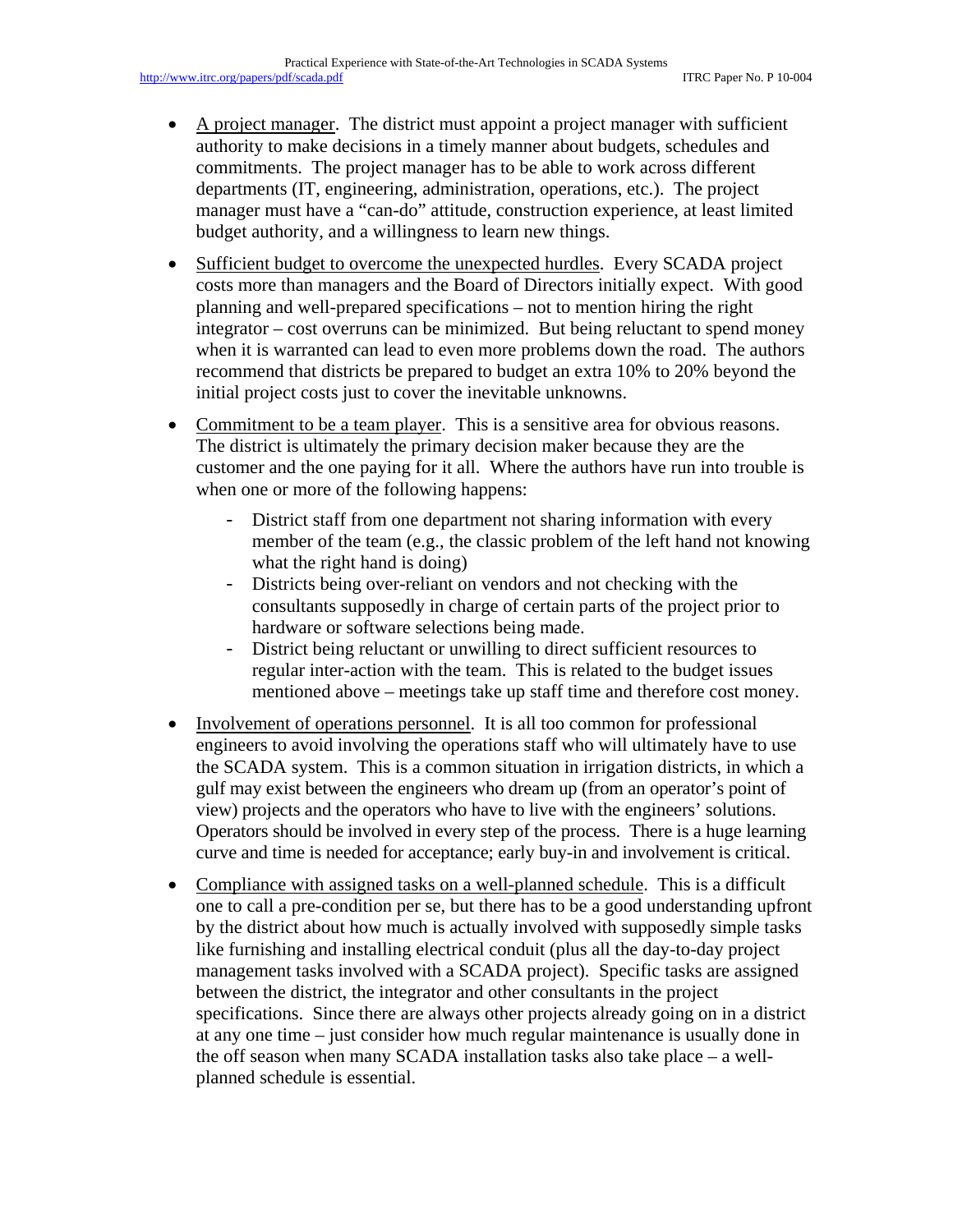#### **Implementation Experience with ISaGRAF Control Software**

Several years ago ITRC made a major shift in its approach to canal automation projects (see Piao and Burt (2005) for background about this decision). Prior to this ITRC had been handing over to integrators large, complicated (non-executable) flow charts of control logic. Integrators would then use the flow charts to create a ladder logic diagram for each PLC. This approach had several problems including a lack of understanding of canal control theory by integrators, susceptibility to programming bugs when the flow charts were converted into ladder logic, plus the fact that every new project had to basically start over with programming. As a result, ISaGRAF control software, consisting of six IEC 61131-3 programming languages in an integrated application environment, was selected by ITRC for PLC control programming.

Reasons that ITRC decided to use ISaGRAF included:

- 1. Cross-platform support among PLCs from different manufacturers
- 2. A clear line of responsibilities between ITRC and the integrator (i.e., the assigned PLC registers)
- 3. Compliance with international standards and open architecture
- 4. Ability to write control modules (e.g., upstream control with a radial gate, flow control with a sluice gate, etc.) that do not have to be rewritten for every job
- 5. Standardized programming interface, support for unlimited I/O, and sufficient flexibility for logic and arithmetic functions
- 6. Debugging features that aid examination of the code in simulation mode
- 7. Reasonable license fees

The authors' experience to-date with ISaGRAF has indeed validated most of the above reasons. As a result, the entire process of control logic development has become more efficient and reliable. Hassles and finger-pointing that used to occasionally arise when PLCs malfunctioned have been largely eliminated. Now ITRC handles all the PLC programming using an ISaGRAF approach that has been incrementally improved with each automation project.

Several issues have arisen, however, which merit discussion. First, ISaGRAF is not quite as universal as initially thought. This means that even though major PLC manufacturers (e.g., Allen-Bradley, Control Microsystems, Modicon, etc.) do provide ISaGRAF support, each one has its own customized libraries and extensions. In general ITRC does not utilize these manufacturer-specific features. However, there is still some extra programming that is required in order to take an ISaGRAF code programmed for one particular PLC and transfer it to a PLC from a different manufacturer. The ISaGRAF coding for the control logic is the same, but interaction with a particular manufacturer's firmware, communications ports, local displays, radios, etc. requires some special PLC-specific instructions also written in ISaGRAF. ITRC has not done a systematic evaluation of various manufacturers but our experience indicates that the time involved may vary from a few hours to a few days per PLC.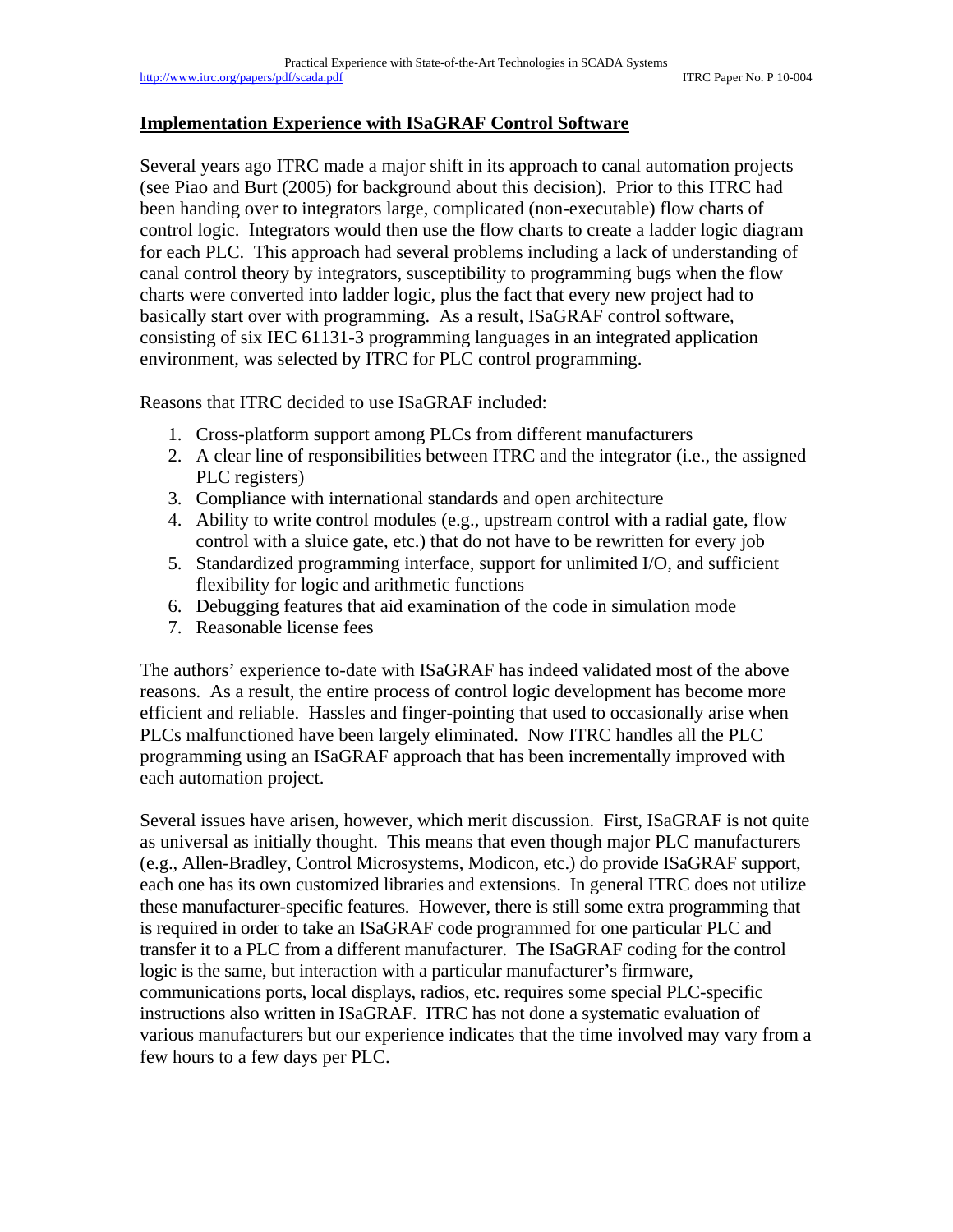A second consideration is that very few integrators working in irrigation districts have any experience with ISaGRAF. It is likely this will change in the future as the popularity of ISaGRAF spreads due to its advantages (see the list above). On the one hand, since ITRC is responsible for the PLC programming there is no need for integrators to know about ISaGRAF. However, in practice some level of understanding of how the program works is required because of the teamwork nature of troubleshooting. It also matters because ISaGRAF opens up special possibilities for how the HMI can be used to interface with field sites.

One direct benefit of ITRC's approach using ISaGRAF is that the software kicks out the list of tag names and registers as part of the control programming. Therefore, an integrator knows what to bid on. However, this also means that ITRC has to develop the PLC code before the integrator is selected.

A minor consideration is the near universality of ladder logic. In large districts that have already implemented earlier generations of SCADA, there can be a hurdle involved with getting people to accept something they've never heard of. Usually, it is a matter of explaining the good reasons for using ISaGRAF. Furthermore, our approach means that it would be extremely rare for anyone at a district to ever need to edit a control program written in ISaGRAF (note: the same rule applies to the integrator as well).

## **Irrigation SCADA – Why Is It Different?**

SCADA systems designed and installed for irrigation districts are different from other industries. While irrigation SCADA involves process control, there are some unique features. For a start, the "people" factor looms large. Already mentioned is the fact that districts lack in-house exposure to SCADA and trained technicians to operate and maintain a sophisticated computerized system. Often, operators in the field are being exposed to these technologies for the first time.

Another aspect of human organization is that fact that districts have to assemble a specialized team for SCADA projects. In other industries, large engineering and construction firms often view SCADA as simple – it's sort of an afterthought. However, in irrigation systems, designing a SCADA system first involves formulating a strategy for how water is going to be controlled and managed. Control options have to be weighed against objectives for improving water delivery service, conserving water, reducing energy costs, etc. This necessitates consultants dealing extensively with district staff from operations, engineering, administration, construction, and others. Then during implementation the district has to coordinate the work of various consultants, the integration firm, construction contractors (frequently multiple companies doing different parts of the job), as well as in-house electricians, construction/maintenance crews, etc. An experienced civil engineering firm that serves as a central coordinator for construction management can greatly benefit a district implementing a large project.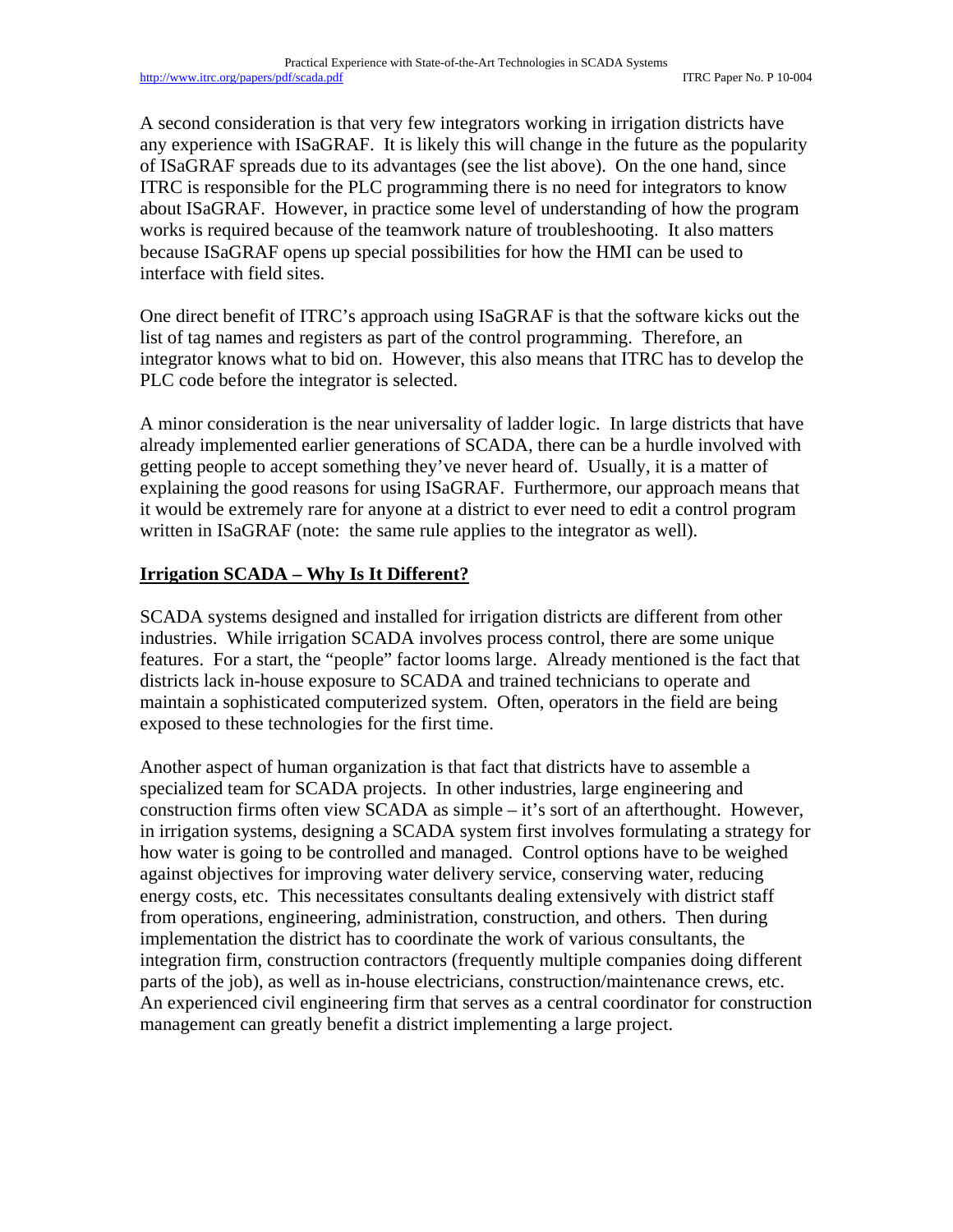Other distinctive features of control systems for irrigation districts, such as lag-time, limit the involvement of integration firms who are used to industrial applications. In canal systems, things don't happen right away everywhere. For example, a change in flow rate made at a reservoir by remote control may not show up at another control point for several hours. Without proper tuning of the control algorithms based on hydraulic simulation modeling, resonance waves can be created (and get out of control) between automated gates. The selection of the correct control gate hardware, pump configuration, flow measurement device, etc. has to specific to each project and to control strategy being implemented. For these and other reasons, the required infrastructure and SCADA system have to be designed together, requiring consultants and integrators with specialized expertise.

## **CURRENT SCADA IMPLEMENTATION COSTS**

A paradox: At the same time that the prices of the electronics hardware used in SCADA systems are going down – due to competition in the marketplace, cheaper components, newer models being brought out that target our industry, etc. – our cost estimates for a SCADA system are going up. What is the reason? Are SCADA systems really more affordable (or more expensive) than they were a few years ago?

Looking back at the proceedings from previous USCID conferences, one can find estimates for remote monitoring sites as low as a few thousand dollars. The authors would like to share some recent experiences that have convinced us the "typical" costs for a *properly-equipped* SCADA site are actually much higher than what was previously thought. For example, we used to tell districts that setting up a base station at their headquarters office would run around \$30,000 to \$50,000. Even then we would often get startled expressions from district staff members who were interested in SCADA but had no idea it would cost so much. Now, we will tell an interested district that they should count on spending at least \$80,000 to \$100,000 for a properly-equipped base station.

Part of the reason for rising costs is rising expectations. Districts are no longer satisfied (or won't be satisfied for very long) with just having one computer on somebody's desk that serves as the sole access point to the SCADA system. People want to be able to get into their SCADA systems from their homes, from laptops mounted in their service vehicles, and even from their smartphones while they are away. Managers and other office staff also want to have access to various summaries of the data on their own computers. This desire for 24/7 access by the whole organization comes with a significant cost. Computer server networks have to be set up with the necessary secure access, laptops have to be purchased and configured, extra software licenses have to be bought, etc.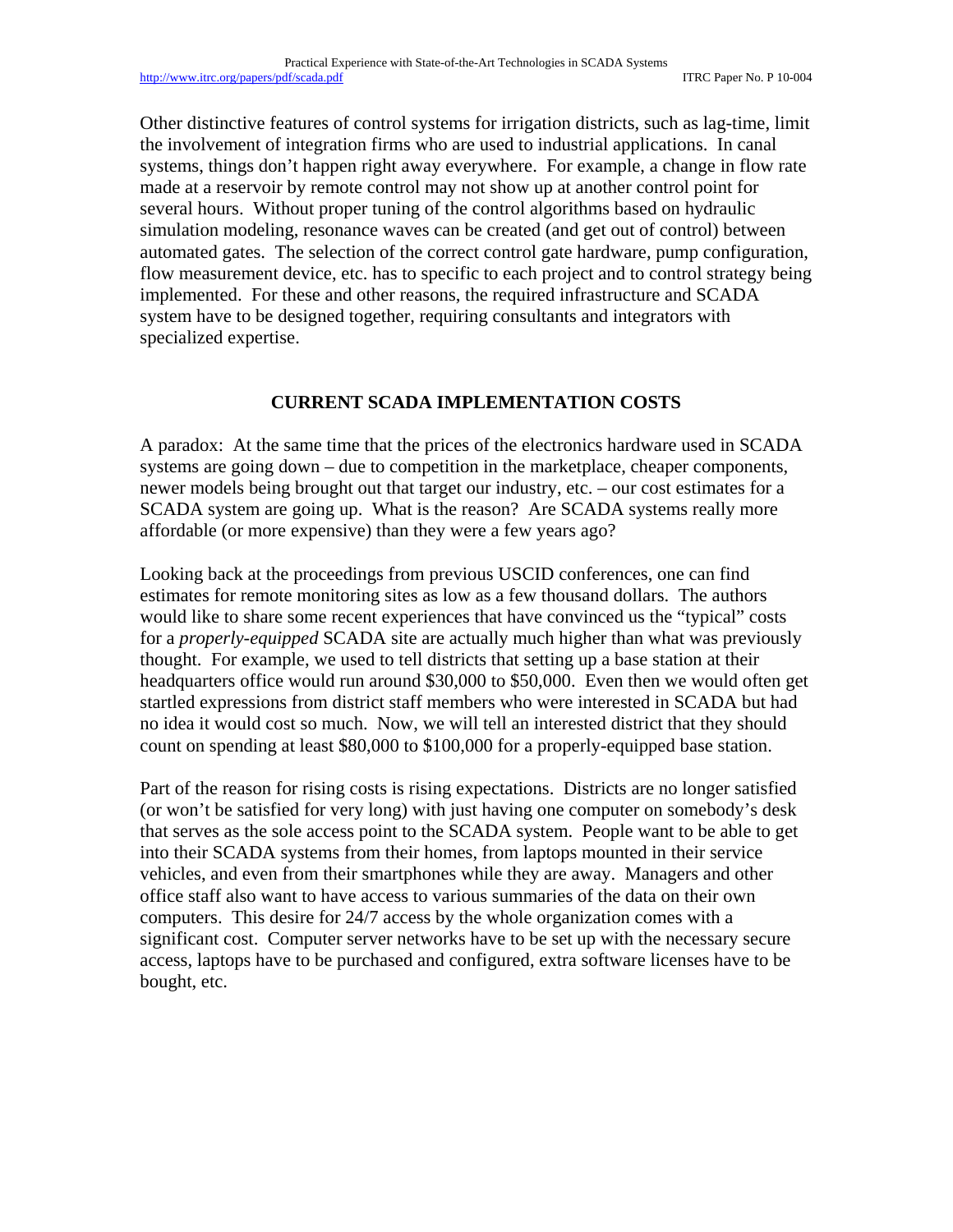Table 1 provides some updated cost estimates of various types of SCADA system components.

| <b>Item</b>                                                                       | $SCADA*$               | <b>Additional</b><br><b>Construction</b><br>Costs | <b>Estimated</b><br>Sub-total |
|-----------------------------------------------------------------------------------|------------------------|---------------------------------------------------|-------------------------------|
| Base station                                                                      | \$80,000-<br>\$100,000 |                                                   | \$80,000-<br>\$100,000        |
| Remote monitoring of a<br>ultrasonic flow meter in<br>a canal                     | \$40,000               | \$20,000-<br>\$60,0001                            | \$60,000-<br>\$100,000        |
| Automating a check<br>structure with 2 radial<br>gates for water level<br>control | \$70,000               | \$20,000-<br>\$50,000:                            | \$90,000-<br>\$120,000        |
| Automating a pump<br>station with a VFD<br>controller <sup>+</sup>                | \$100,000              | \$50,000-<br>\$300,0001                           | \$150,000-<br>\$400,000       |

Table 1. Updated estimated SCADA system costs for irrigation districts (2009)

\* Includes written specifications, SCADA hardware, control programming and testing, model simulation, HMI software, commissioning and documentation.

† Does not include new pumps

‡ Rough order of magnitude costs for enclosures, power service, infrastructure modifications

Another factor raising the cost of SCADA systems is that office computer networks are becoming more sophisticated and complicated – firewalls, web servers, antivirus software, continuous version updates, functional creep, etc. For example, ITRC is working with several districts that are implementing new billing software at the same time they are expanding their SCADA systems. Both efforts require extensive involvement of IT professionals because ultimately the systems have to run on the same office-wide computer systems. However, while it is tempting to think of one centralized database managing data from both the SCADA and billing systems, the IT costs involved, not to mention complexities, make it impractical. Therefore, the authors strongly recommend that as much as possible, different databases should not be integrated with each other.

Equipment costs bring up further issues. For automation projects in particular (versus for example just monitoring a single sensor for water levels), ITRC insists on only very highquality industrially hardened equipment. It is possible to buy PLCs for only a few hundred dollars, but these are totally inadequate for running sophisticated automated control routines. The same rule applies to all the other components that go into a Remote Terminal Unit (RTU). It is a critical fact that a SCADA system is only as reliable as its weakest component. Does it make sense to spend thousands of dollars on a good PLC and then try to save a few dollars on a relay or switch? The answer is no.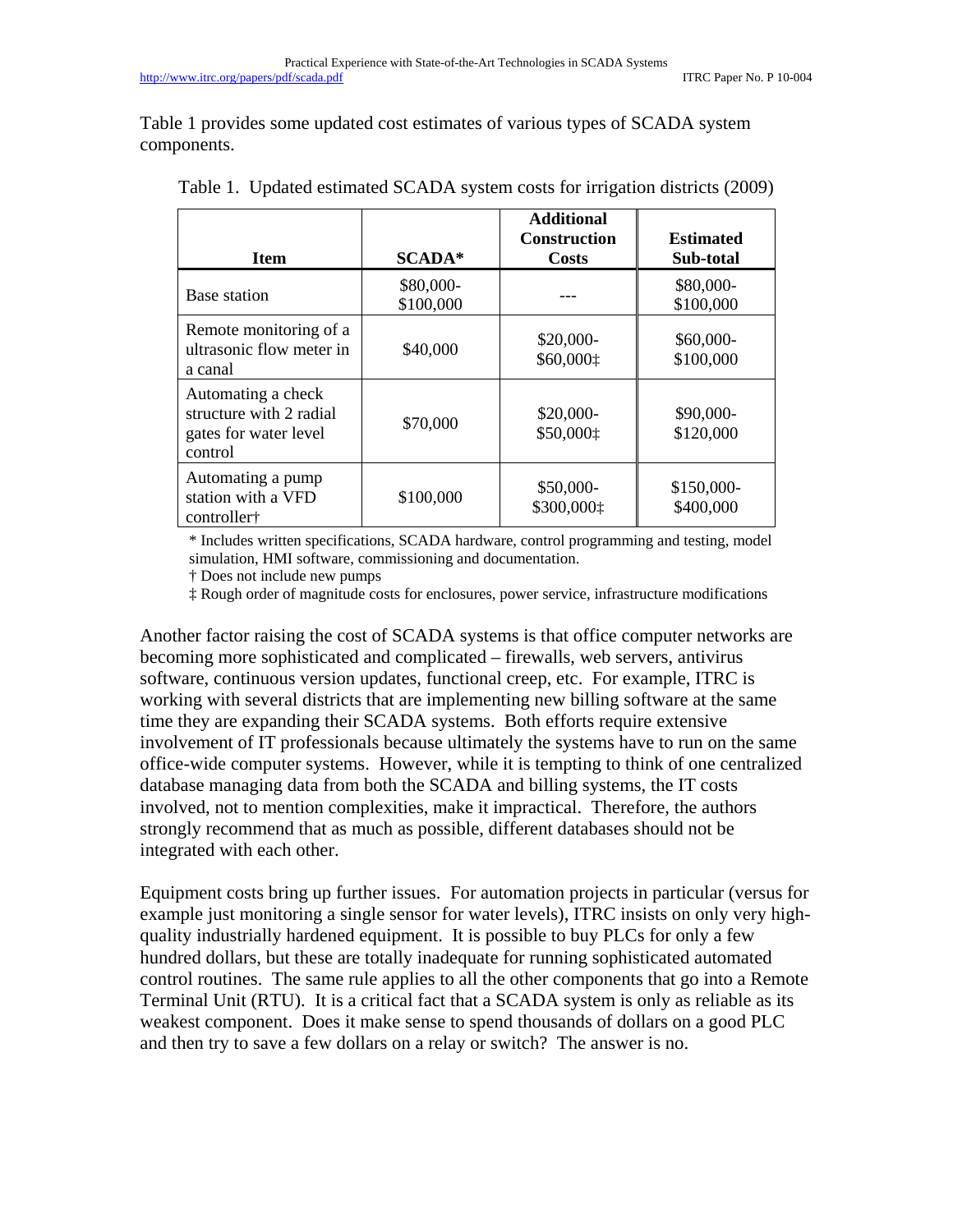In addition, early generations of SCADA systems may have consisted of a relatively simple RTU mounted on a pole. For newer systems districts usually require small buildings to securely house all the equipment, on-site interactive displays, etc. Many old systems had 15-minute query times with very simple control. Minimal information had to be transmitted to the office. Now, systems require high-speed transfer, storage and display of large amounts of data. This is especially useful for troubleshooting. A modern automated site can involve over a hundred PLC tags that interact with the office HMI.

Finally, another reason that the cost estimates in Table 1 are higher than what is typically published is that they include more than just the integrator's and consultant's bills. When one considers the amount of staff time that goes into working with consultants who help design the system, prepare specifications, collect field data, etc., the actual cost to the organization can be an additional one-third to one-half of what an integrator will charge for implementation. What about the costs to modify or replace older gate motors or demolishing existing but obsolete measurement equipment? In addition, for canal automation, surveying work is required, along with hydraulic simulation modeling, tuning the control algorithms, commissioning and field testing, etc. These costs all have to be put into the budget.

# **FUTURE TRENDS**

SCADA systems will continue to evolve. Automation will be implemented with greater regularity as water districts transform themselves into modern service utilities. Here's a brief take on some likely future trends:

- A growing emphasis on security vulnerabilities
- Electronics getting smaller and smaller. For example, in the future, an electric motor may have a VFD controller built into its terminal box.
- Widespread use of wireless sensors
- Web-based interfaces and data access becoming the norm
- Mobile (remote) access
- Ethernet-enabled PLCs, radios and sensors (IP-based systems)
- Intelligence close(er) to the point of control. For example, some flow meters may eventually include built-in control algorithms to move a valve in order to control a flow rate, with supervision from the SCADA system.
- Integrated packages that combine PLCs, displays, radios, etc. into a single component
- Ultra-fast communications
- Smaller-scale SCADA systems at the farm level